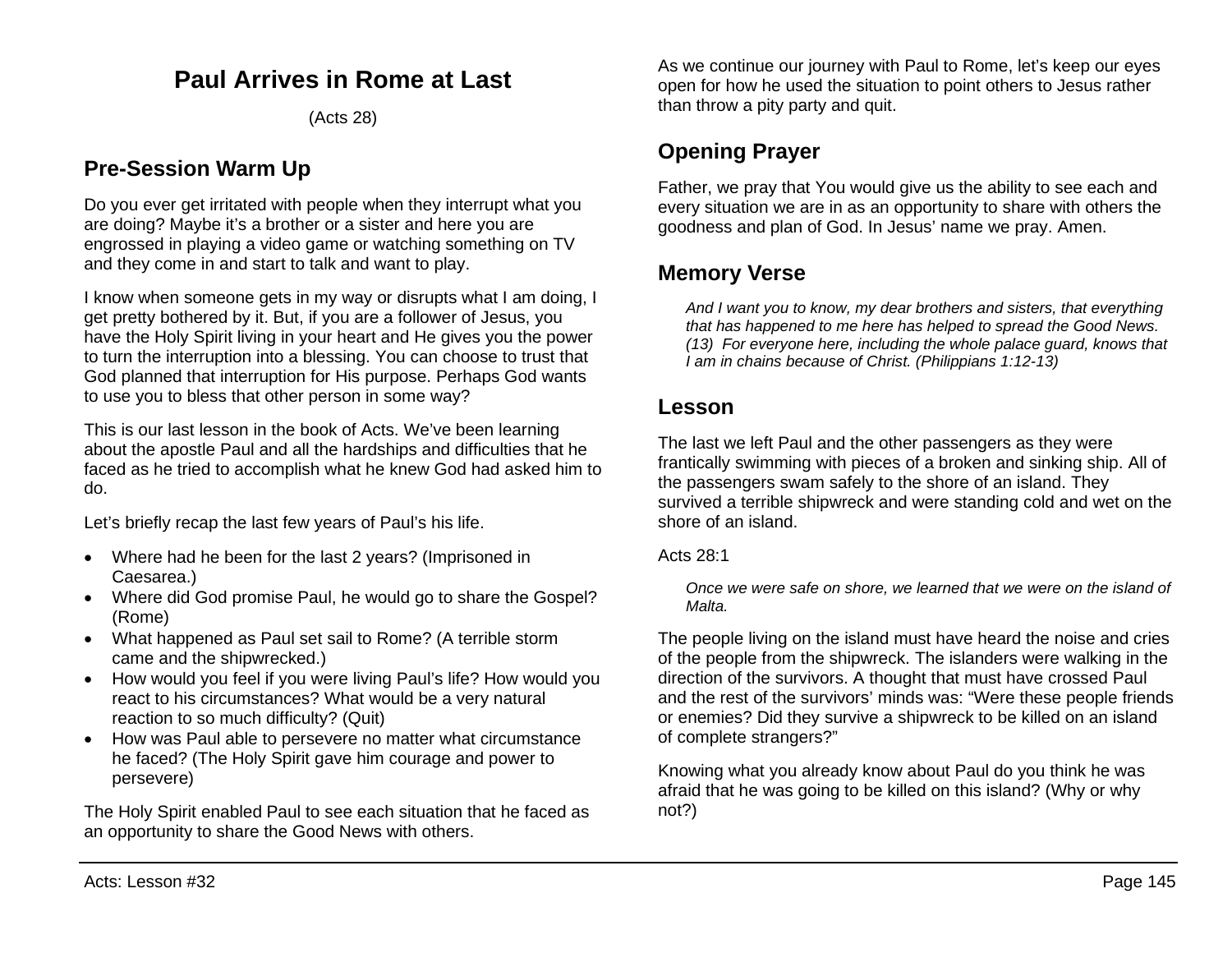#### Acts 28:2

*The people of the island were very kind to us. It was cold and rainy, so they built a fire on the shore to welcome us.*

The people of Malta welcomed everyone to their island. Immediately they began to start a fire so the survivors could get warm. Paul helped by gathering sticks to help keep the fire burning.

#### Acts 28:3

*As Paul gathered an armful of sticks and was laying them on the fire, a poisonous snake, driven out by the heat, bit him on the hand.*

As Pau threw his sticks onto the fire a viper slithered out of the sticks to avoid the burning hot flame and clamped his fangs right on the hand of Paul.

The natives of the island stood there with their eyes wide open.

#### Acts 28:4

*The people of the island saw it hanging from his hand and said to each other, "A murderer, no doubt! Though he escaped the sea, justice will not permit him to live."*

The people of Malta did not worship the One True God; they worshipped idols and they thought that because this snake had bitten Paul, he must have been a sinful man. They thought, "*That man should have died at sea, but since he didn't, the gods must have sent this poisonous snake to kill him*."

But we all know that God had a plan for Paul, and it wasn't to die on this beach from a snake bite! God did not allow Paul to be harmed by the poisonous snake.

#### Acts 28:5-6

*But Paul shook off the snake into the fire and was unharmed. (6) The people waited for him to swell up or suddenly drop dead. But when they had waited a long time and saw that he wasn't harmed, they changed their minds and decided he was a god.*

The natives stood there waiting to see Paul fall to the ground and start writing in pain and gasping for breath. But that's not what they saw. Paul went on warming himself by the fire. So then they decided Paul must be a god!

Living on the island of Malta was the chief official of the island. He invited Paul and his friends to stay with him.

#### Acts 28:7

*.* 

*Near the shore where we landed was an estate belonging to Publius, the chief official of the island. He welcomed us and treated us kindly for three days.*

While they were at Publius' house, his father became very ill. So, Paul went into his room.

#### Acts 28:8

*As it happened, Publius's father was ill with fever and dysentery. Paul went in and prayed for him, and laying his hands on him, he healed him.*

God healed Publius' father and when the news got around the island that Paul had healed him, many people who were sick came to Paul.

#### Acts 28:9-10

*Then all the other sick people on the island came and were healed. (10) As a result we were showered with honors, and when the time came to sail, people supplied us with everything we would need for the trip.*

The Holy Spirit enabled Paul to use this opportunity to point the people of Malta to Jesus. They were blessed and treated Paul kindly and supplied his needs when they left.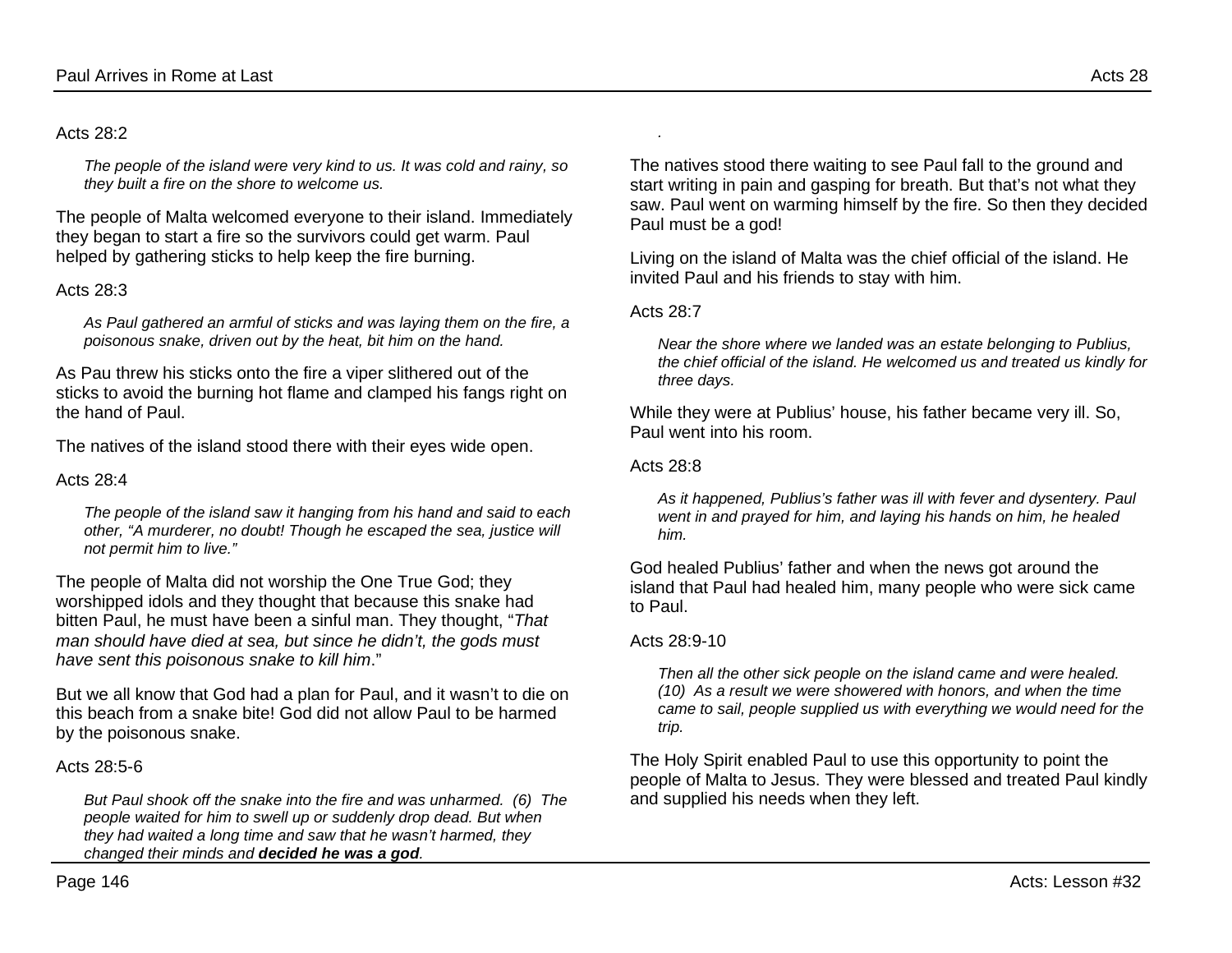Acts 28:11-12

*It was three months after the shipwreck that we set sail on another ship that had wintered at the island—an Alexandrian ship with the twin gods as its figurehead. (12) Our first stop was Syracuse, where we stayed three days.*

After staying on Malta for three months, they set sail for the city of Rome.

#### Acts 28:15

*The brothers and sisters in Rome had heard we were coming, and they came to meet us at the Forum on the Appian Way. Others joined us at The Three Taverns. When Paul saw them, he was encouraged and thanked God.*

When Paul arrived in Rome, many believers came out to welcome him. This must have greatly encouraged Paul.

#### Acts 28:16

*When we arrived in Rome, Paul was permitted to have his own private lodging, though he was guarded by a soldier.*

Now before you think that Paul had it easy, remember, he was not living in luxury. He was not free to come and go as he pleased. This was called "house arrest". He was kept in a rented house at his own expense. While it was better than being in a dungeon, he was kept chained to a Roman soldier who was to keep guard over him.

He did have certain privileges, however. He was able to receive visitors, continue to preach, and write letters [Teacher, show the students their Table of Contents and point out which letters Paul wrote.]

Three days after he got there, Paul called the local Jewish religious leaders to meet with him. Let's read what Paul said to them.

#### Acts 28:23-24

*So a time was set, and on that day a large number of people came to Paul's lodging. He explained and testified about the Kingdom of God and tried to persuade them about Jesus from the Scriptures. Using the law of Moses and the books of the prophets, he spoke to them from morning until evening. (24) Some were persuaded by the things he said, but others did not believe.*

All these years the Jewish people had been waiting for God to send the Messiah, the Savior of the world. Now they had heard the truth that God has sent Jesus who was this promised Messiah.

Some people believed what Paul was saying but others did not believe. They began to argue among themselves back and forth.

The Holy Spirit allowed Paul to preach the gospel for the next two years.

#### Acts 28:30-31

*For the next two years, Paul lived in Rome at his own expense. He welcomed all who visited him, (31) boldly proclaiming the Kingdom of God and teaching about the Lord Jesus Christ. And no one tried to stop him.*

Every time someone came to visit him, he freely taught them the Good News. The Holy Spirit enabled Paul to use whatever situation he was in to point others to Jesus.

Think about it. Paul was under "house arrest". He was unjustly imprisoned, not knowing what his future held for him, and yet, instead of being angry or wringing his hands in worry, he took every opportunity he had to preach the Good News to people. He heart's desire was that everyone might understand who God is and what His plan and purpose was for each of us!

We see how the Holy Spirit enabled aul to use whatever situation he was in to point others to Jesus.